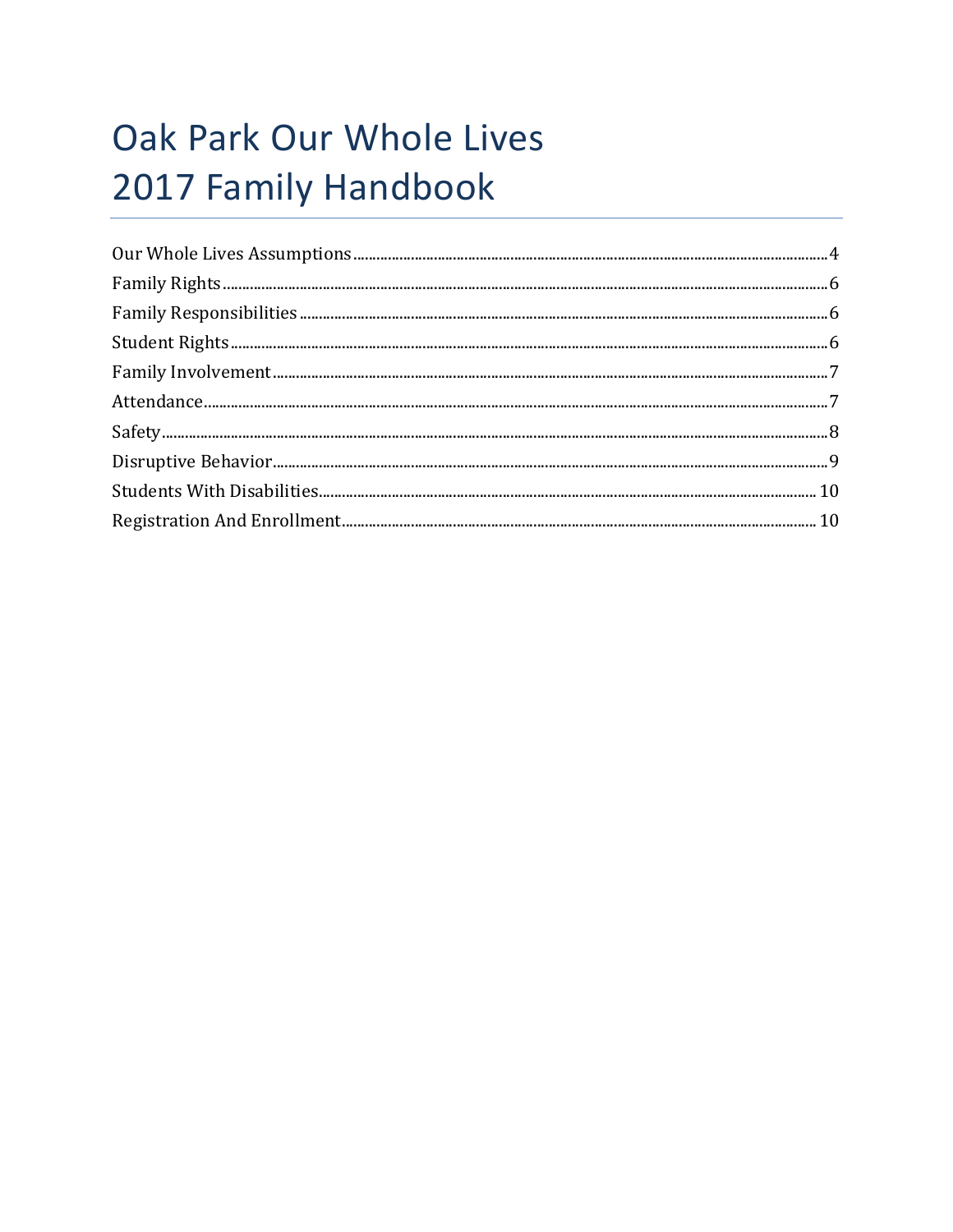## Introduction

Thank you for enrolling your student in an Oak Park Our Whole Lives program!

We are a holistic sexuality education program serving the wider Oak Park area (Oak Park, Forest Park, River Forest, Elmwood Park, Berwyn, and Austin.) The program was founded in 2016 and works closely with families and students to meet the needs of individual students and the community for sexuality education.

Curriculum summaries, schedules, FAQs, and other information about the program are located on our web site at http://www.opowl.org. Organizers and facilitators can be reached via email at oakparkowl@gmail.com. Our Facebook page, at http://www.facebook.com/opowl, is where the program posts information about open enrollment, events, and other information of interest to the community.

If you are interested in facilitating OP-OWL classes yourself, partnering with us through a community organization, becoming a guest speaker, or otherwise volunteering beyond your student's participation in the program, please let us know! Most of those in the program are or have been OWL parents ourselves, and we are always happy to welcome others to join us.

We are constantly looking for ways to help OP-OWL programs fit the needs of students and families; please don't hesitate to ask questions, provide feedback on your/your student's experience, or make suggestions.

Best, Nara Nayar and Nina Brewer-Davis Co-Founders, Oak Park Our Whole Lives oakparkowl@gmail.com http://www.opowl.org http://www.facebook.com/opowl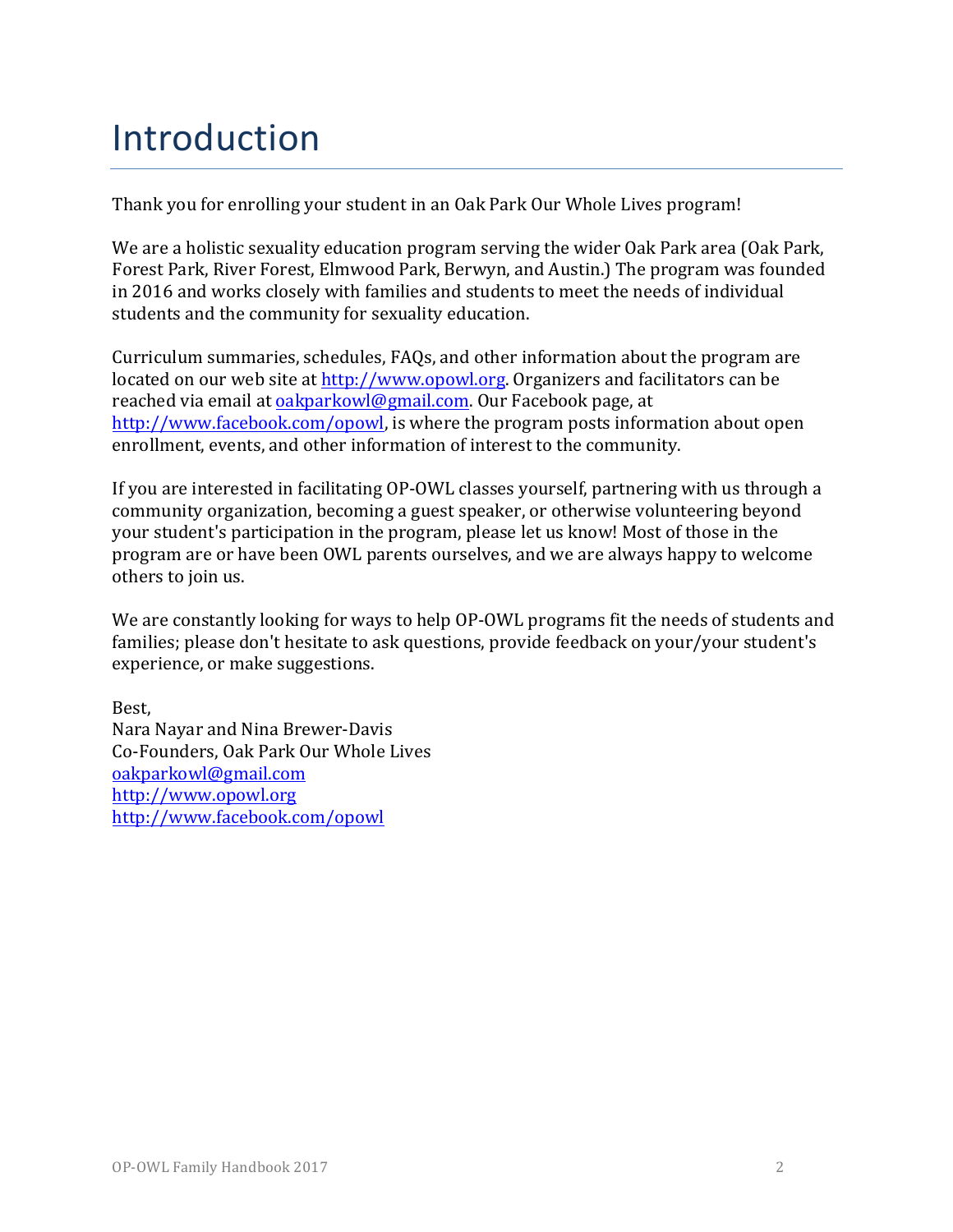## Our Whole Lives Values

Though the OWL curriculum is secular, it is not value free. The following are the values on which the curriculum is based.

These values are posted at each session for the 4<sup>th</sup> & 5<sup>th</sup> grade and 7<sup>th</sup> & 8<sup>th</sup> grade programs and referred to on a regular basis throughout the curriculum.

#### **Self** worth

Every person is entitled to dignity and self-worth, and to his or her own attitudes and beliefs about sexuality.

#### **Sexual health**

Knowledge about human sexuality is helpful, not harmful. Every individual has the right to accurate information about sexuality and to have her or his questions answered.

Healthy sexual relationships are:

- *consensual* (both people consent)
- *nonexploitative* (equal in terms of power, neither person is pressuring or forcing the other into activities or behaviors)
- *mutually pleasurable*
- *safe* (sexual activity brings no or low risk of unintended pregnancy, sexually transmitted infections, and emotional pain)
- *developmentally appropriate* (appropriate to the age and maturity of persons involved)
- *based on mutual expectations and caring*
- *respectful* (including the values of honesty and keeping commitments made to others).

Sexual intercourse is only one of the many valid ways of expressing sexual feelings with a partner. It is healthier for young adolescents to postpone sexual intercourse.

#### **Responsibility**

- We are called to enrich our lives by expressing sexuality in ways that enhance human wholeness and fulfillment and express love, commitment, delight and pleasure.
- All persons have the right and obligation to make responsible sexual choices.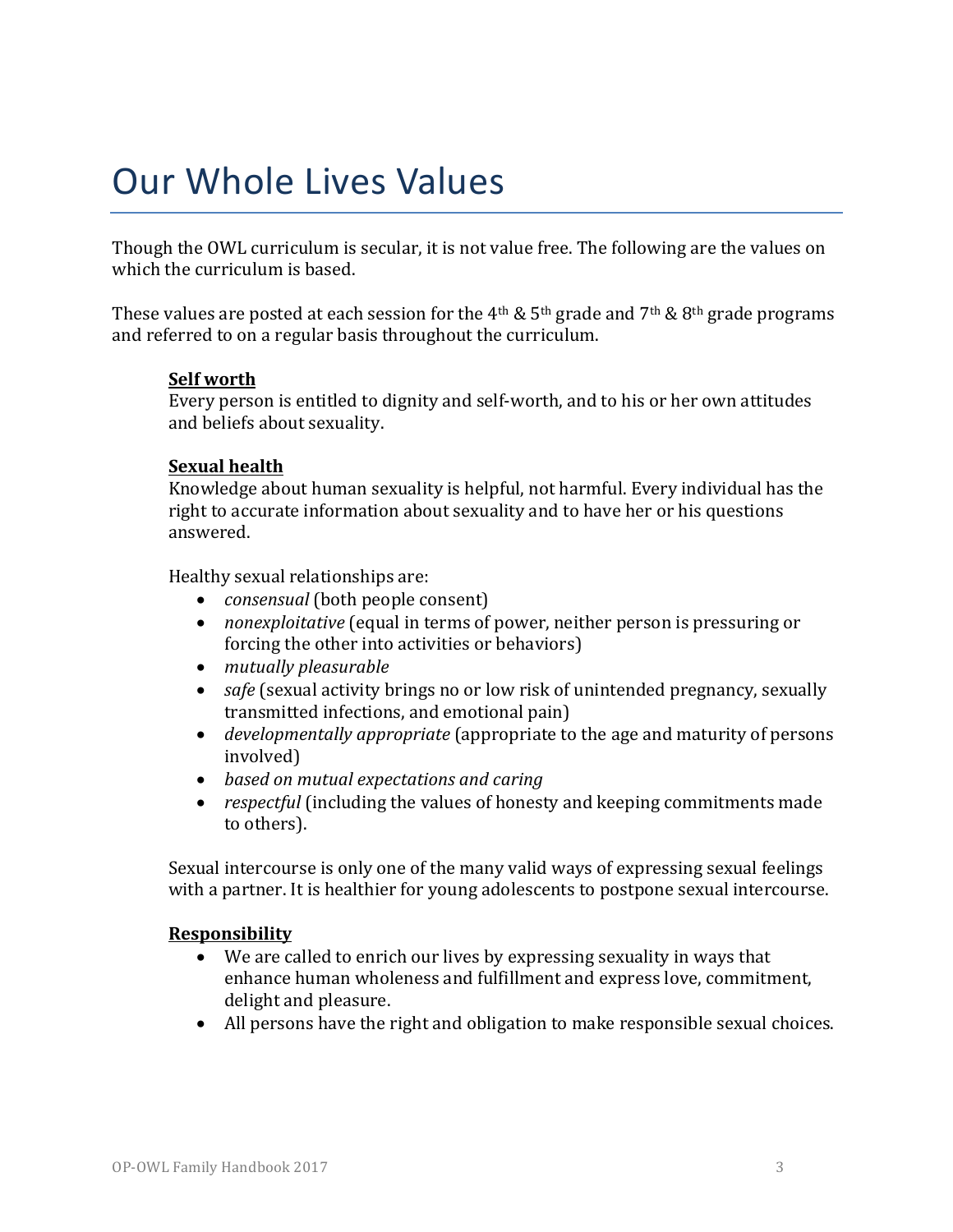#### **Justice and inclusivity**

- We need to avoid double standards. People of all ages, sexual identities, races, ethnicities, genders, backgrounds, income levels, physical and mental abilities, and sexual orientations must have equal value and rights.
- Sexual relationships should never be coercive or exploitative.
- All of the following are natural in the range of human sexual experience: being romantically and sexually attracted to more than one gender (bisexual), the same gender (homosexual), another gender (heterosexual), and/or to those with a more fluid understanding of their own and others' gender (pansexual), or not experiencing sexual attraction at all (asexual).

## **Our Whole Lives Assumptions**

- All persons are sexual.<sup>1</sup>
- Sexuality is a good part of the human experience.
- Sexuality includes much more than sexual behavior.
- Human beings are sexual from the time they are born until they die.<sup>1</sup>
- $\bullet$  It is natural to express sexual feelings in a variety of ways.
- People engage in healthy sexual behavior for a variety of reasons including to express caring and love, to experience intimacy and connection with another, to share pleasure, to bring new life into the world, and to have fun and relax.
- Sexuality in our society is damaged by violence, exploitation, alienation, dishonesty, abuse of power, and the treatment of persons as objects.
- It is healthier for young teens to postpone sexual intercourse.

 

<sup>&</sup>lt;sup>1</sup> The OP-Owl curriculum defines "sexual," or "sexuality" as a broad term that encompasses sensuality, intimacy, sexual identity, sexual health and reproduction, and sexualization. Please see "Circles of Sexuality" on the following page to understand the holistic interpretation of "sexual" that underlies these assumptions.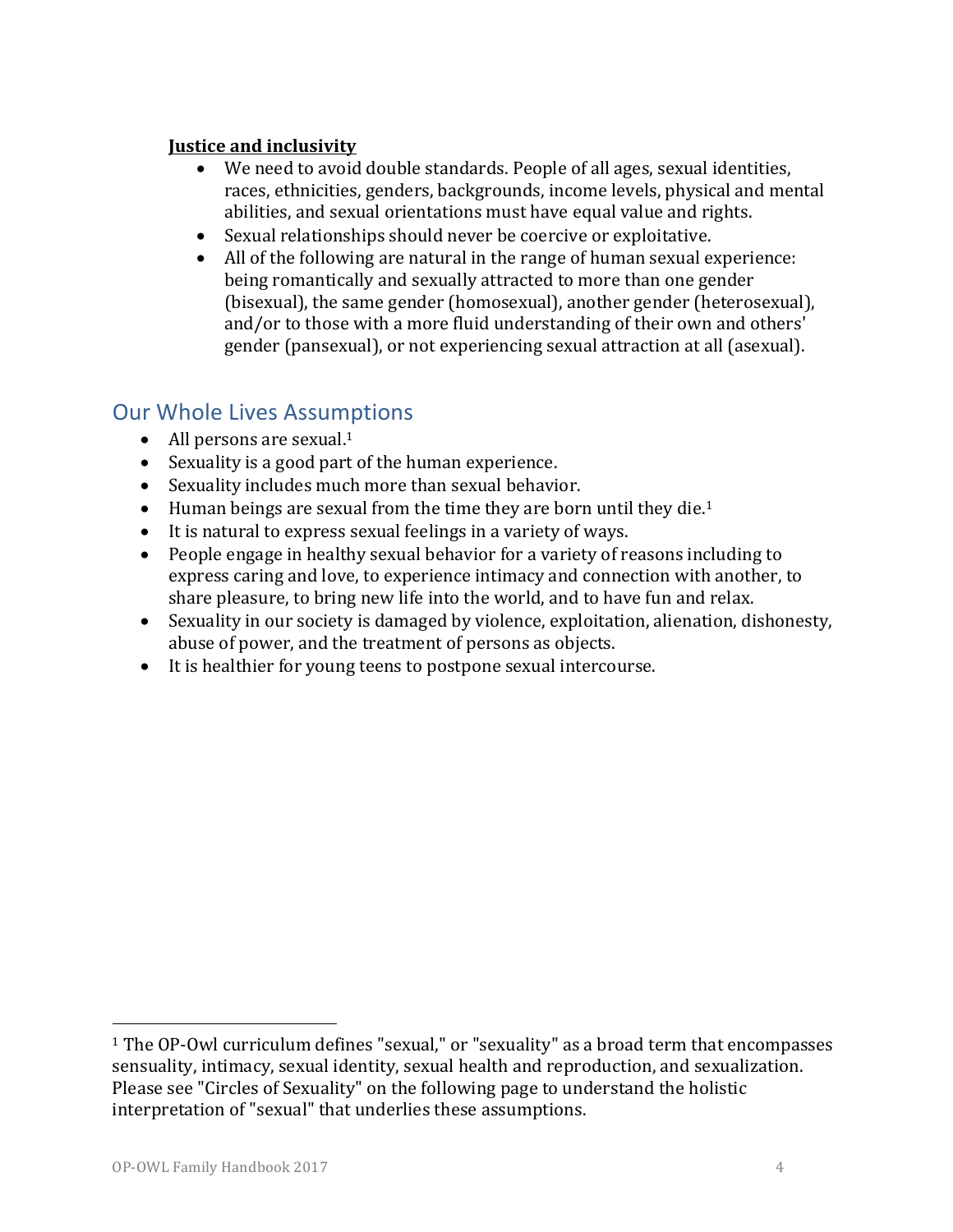## The Circles of Sexuality

Sexuality encompasses nearly every aspect of our being, from attitudes and values to feelings and experiences. It is influenced by the individual, family, culture, religion/spirituality, laws, professions, institutions, science and politics.



Adapted from Life Planning Education, 1995, Advocates for Youth, Washington, D.C. www.advocatesforyouth.org. Based on the original work of Dennis M. Dailey, Professor Emeritus, University of Kansas.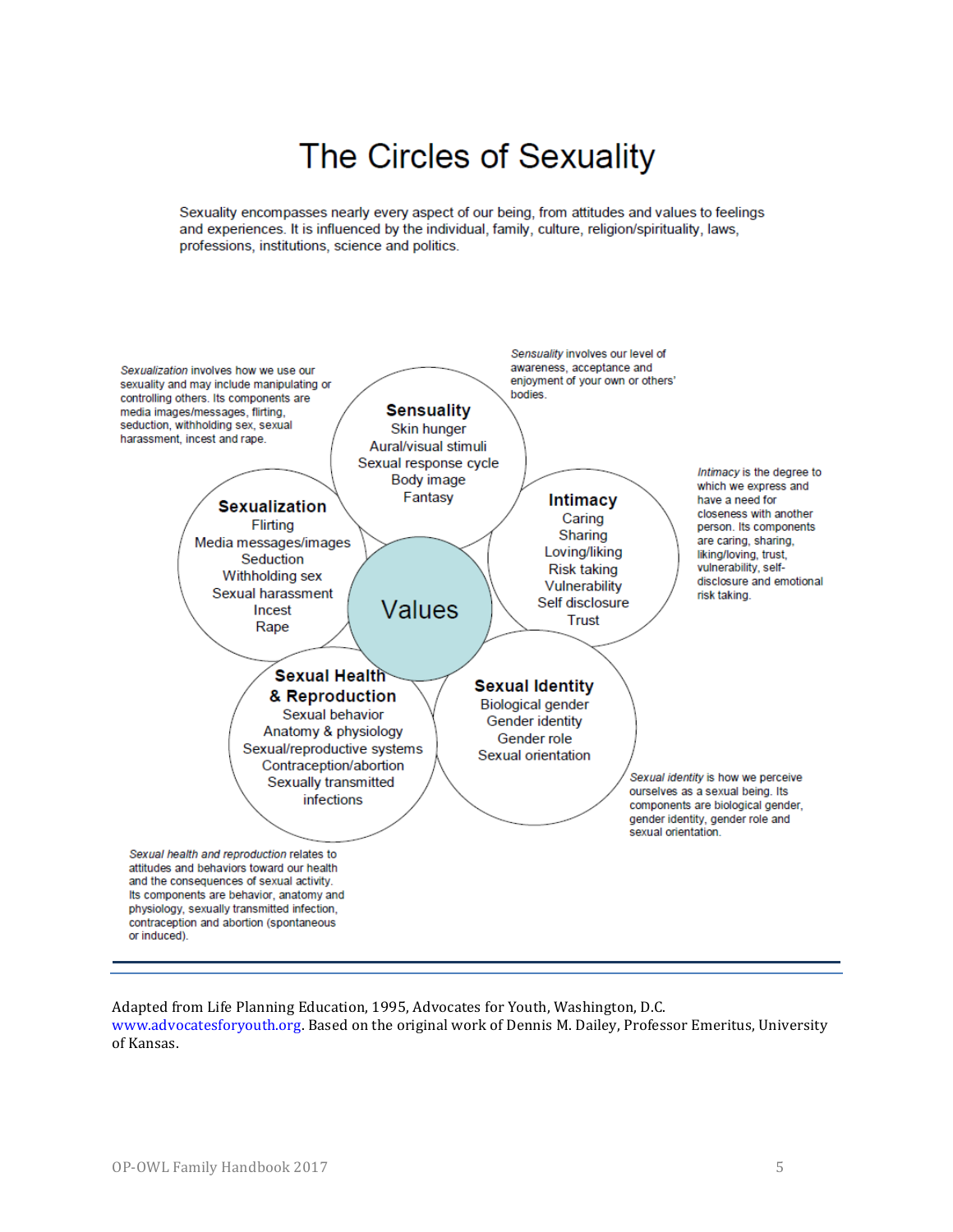## Our Whole Lives Family Rights & Responsibilities

### Family Rights

Families decide whether youth will participate. Please review the policies and curriculum carefully and decide whether OP-OWL is right for your child before signing the permission slip in this packet.

Parents/guardians have the right to see all materials participants will see, including any YouTube videos, handouts, or general interest films. Regular emails will inform families s of topics to be covered at each session and provide links to or copies of any supplemental materials to be used. Families may re-view the curriculum before or after any session on request.

## Family Responsibilities

In order for youth to participate in OP-OWL, their parents or guardians are required to:

- Participate in the family information session
- Review the family information packet and sign the permission form
- Make a commitment to regular student attendance
- Speak with a facilitator or coordinator if they have concerns or questions at any time in the program.

Families will also be asked if they are willing to volunteer. This is optional, but would be very helpful! Potential volunteer tasks include helping open the main door before and after class, bringing snacks or drinks for classes, helping with sibling care for required events, or carpooling with other families.

## **Student Rights**

Students have the right to:

- Ask any questions they have about sexuality
- Receive full and accurate information about sexuality
- Gain the knowledge and values they need to make decisions about sexual matters
- $\bullet$  Be supported in sexual expression that is healthy and life-affirming
- $\bullet$  Be treated with respect by facilitators and other participants in the group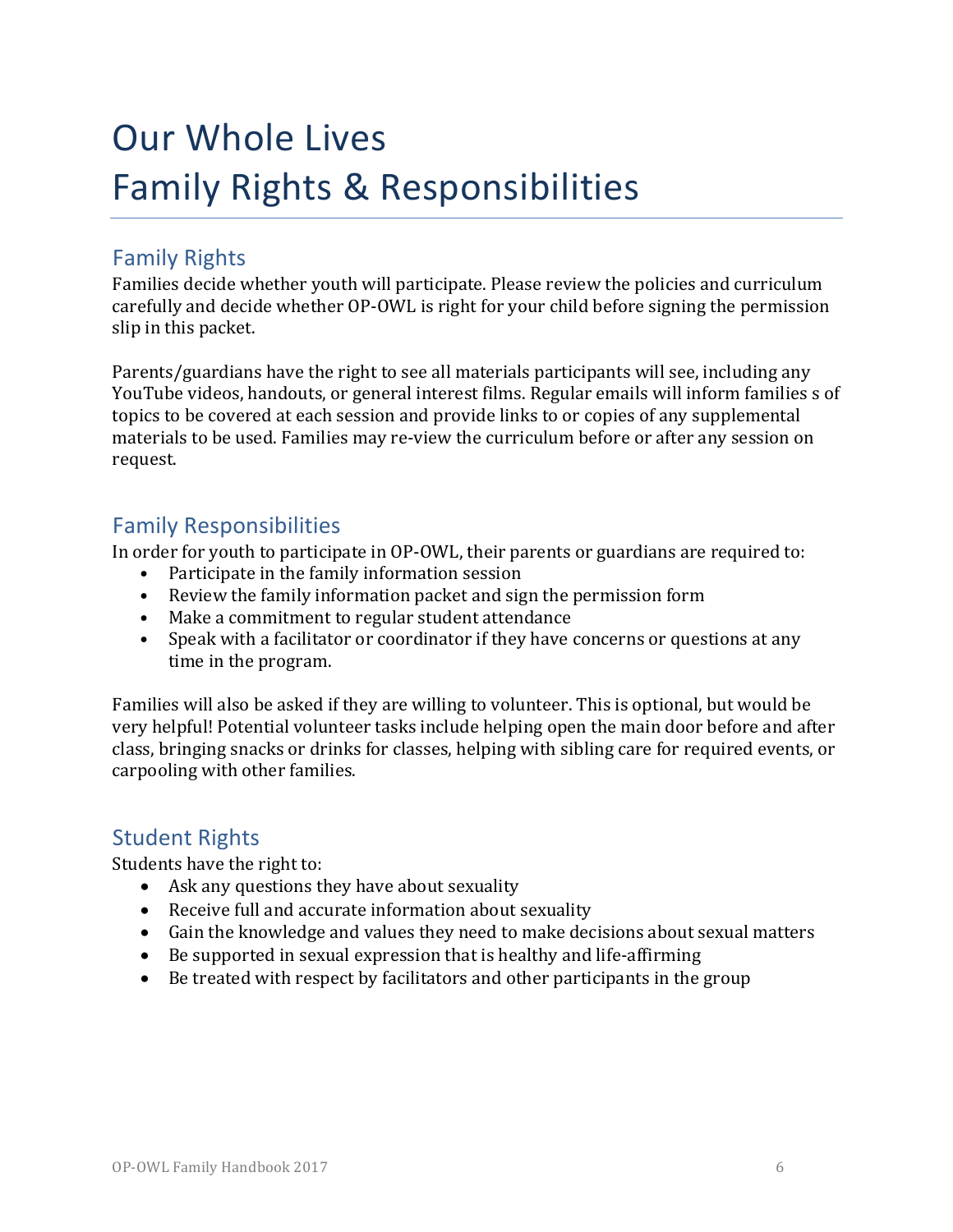## Our Whole Lives Policies

All facilitators, other volunteers, and parents or guardians of participants will be provided with a copy of these policies and sign to acknowledge that they have read them before the end of the family information session.

## Family Involvement

#### **All levels/stages:**

- Family orientation is required of at least one parent or guardian.
- All parents/guardians will receive and sign:
	- A copy of the OP-OWL family rights and responsibilities
	- A copy of the OP-OWL safety and reporting guidelines
	- A participation agreement form
- Emails will be sent between each session, reminding families of what was covered in the previous session and outlining the specific topics to be covered in the next. Homelinks and reminders about what to bring will be included as applicable.
- Families will be contacted if behavioral issues become unmanageable by facilitators (See "Disruptive Behavior" in this document).

#### **K-1st Grade:**

- Parents/guardians are welcome to stay for any or all sessions.
- They may be specifically encouraged to do this by facilitators on a case-by-case basis.
- Parents/guardians are expected to attend the last session, which celebrates the kids.
- Homelinks will be sent home after each session.
- Families are encouraged to collect photos of their children's births, or their children at a younger age if birth pictures are not available, for children to share with the class at the appropriate session.

#### **4-5th Grade:**

- Families are encouraged to read assigned sections in It's Perfectly Normal with their children and discuss.
- $\bullet$  Homelinks will be sent home after each session.

#### **7-8th Grade:**

• Families are encouraged to ask their children about the topics covered in each session, and to talk with their children before the session.

### **Attendance**

Consistent attendance in the OP-OWL program is a must to build trust relationships among participants and between facilitators and participants. The program content is scaffolded and builds a knowledge base as content progresses from one topic to the next. Your youth's participation assumes that you will prioritize OWL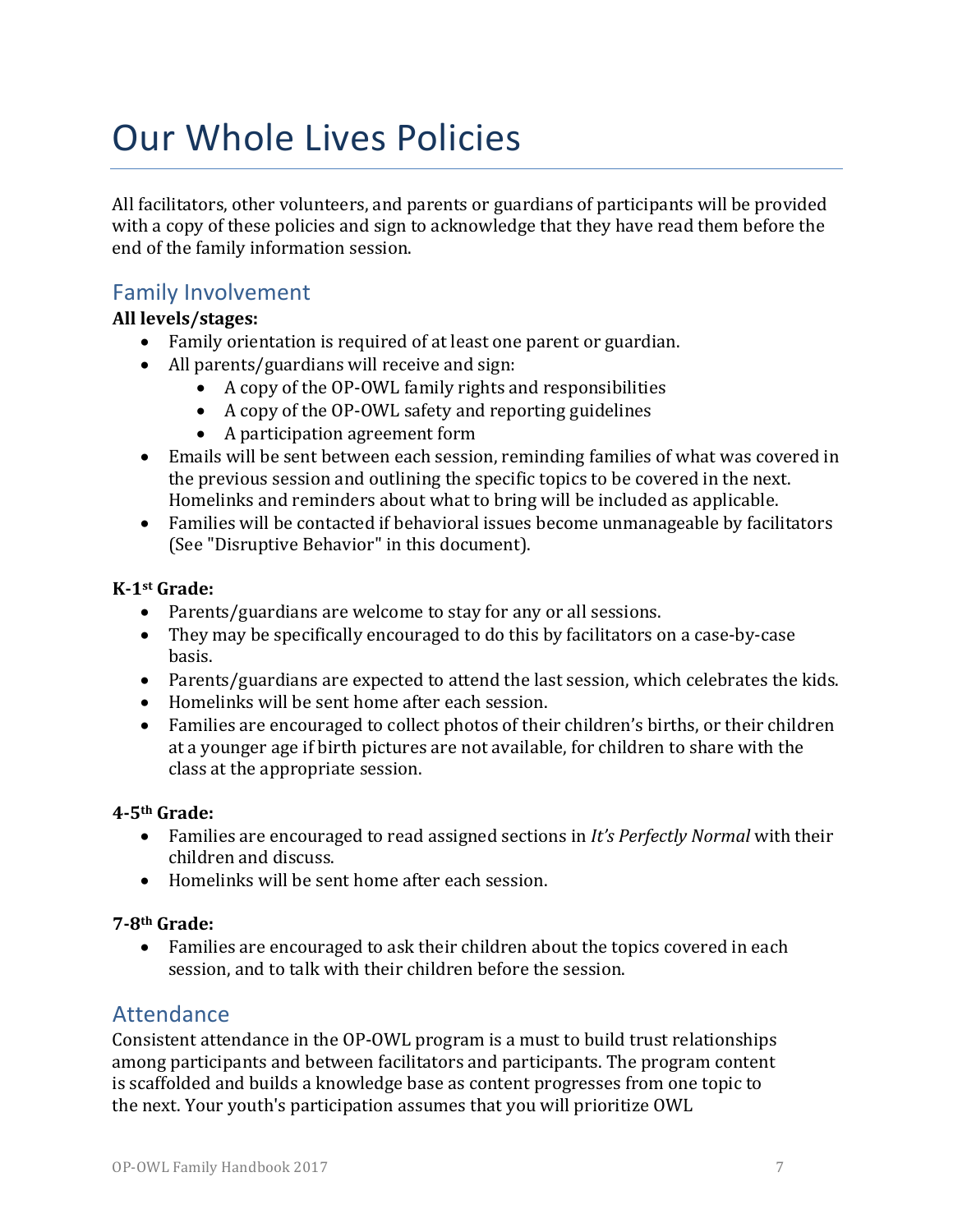attendance over the many other contenders in the life of your child(ren).

OP-OWL programs begin promptly so that we are able to cover all of the material scheduled for the evening. If you know your child will be late or absent, please call or *text the team leader of that session.* 

OP-OWL programs are run by volunteer facilitators, who have other commitments, including their own children. Please respect their time by picking your student up promptly, particularly for evening sessions. If you know will be late picking up, please *call* or text the team leader of that session.

#### **Elementary levels:**

If a child must be absent due to unexpected reasons, we understand! But if a child is absent more than 3 sessions, that child may no longer attend OWL for that offering. We ask that the family sign up for another class in the future. No refunds will be offered for attendance drop-outs after the initial class.

#### **7-8th Grade:**

If a child must be absent due to unexpected reasons, we understand! But if a child is absent more than 5 sessions, that child may no longer attend OWL for that offering. We ask that the family sign up for another class in the future. No refunds will be offered for attendance drop-outs.

### Safety

#### **Participation**

All students will have the written, informed consent of their parent or legal guardian before being allowed to participate in the OP-OWL program.

#### **Facilitator training and background**

All facilitators will be trained in the use of the OWL curriculum, including training in the recognition and reporting of child abuse and neglect.

Facilitators will undergo a basic criminal background and sex offender registry check through a reputable provider.

Facilitators may have children who are enrolled in OP-OWL programs; however, with the exception of the K-1 class, no one may facilitate a program in which their own child is enrolled.

#### **Building security**

The Oak Park Friends School facility where orientations and classes will be held is a locked building with a key code required for access.

#### **Reporting requirements**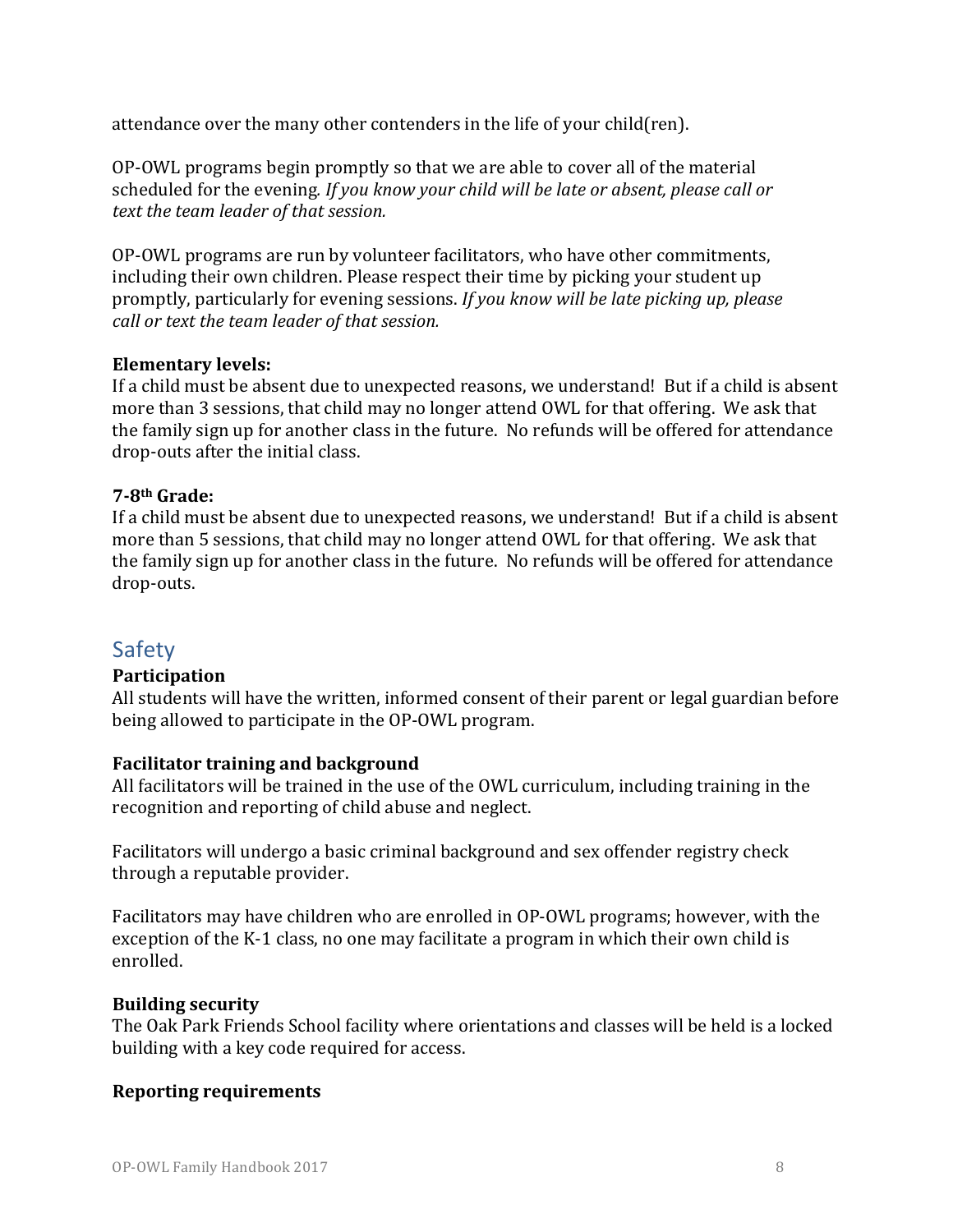If OWL program volunteers have reasonable cause to believe a child known to them may be an abused or neglected child they will immediately report the required information as required under Illinois law, specifically the Abused and Neglected Child Reporting Act, 325 ILCS §§ 5/3, 5/4, 5/4.1, 5/4.02, 5/4.5, 5/7, 5/7.6, 5/7.9, 5/9; 89 ILAC § 300.30. Knowing and willful violation of state reporting requirements is a Class A misdemeanor for a first violation and a Class 4 felony for a second or subsequent violation.

OP OWL will have a Crisis Advisor (currently Stephanie Kiesling), a trained social worker with experience handling crisis situations, available to facilitators and directors to help make determinations about how to respond to concerns about children's personal safety that may arise as a result of information shared within the class.

#### **Confidentiality**

Facilitators normally are expected to keep confidential the specifics of conversations in OWL sessions.

Facilitators may discuss specifics within this circle of confidentiality: other facilitators in the program, OWL coordinators, and the OWL Education Advisor and Crisis Advisor.

If a facilitator has a serious concern about the health or safety of an OWL participant, it may be necessary to reach outside the circle of confidentiality (see "reporting requirements," above). If the facilitator is undecided about whether or not to report a concern, the facilitator may contact the Crisis Advisor in order to receive support in deciding whether it is appropriate to contact other supporting individuals and agencies, such as parents, school officials, or DCFS.

#### **Contact with students**

Two facilitators are required to be in the room when any OP OWL participant is present. No facilitator may be alone with a participant.

Anonymous question boxes will be provided to participants to allow questions to be asked without identification of the questioner. There is no need for direct email, phone, or text contact between facilitators and participants within the context of OWL.

No facilitator may "friend" or "follow" a student on social media while that student remains a minor; no facilitator with a privacy-locked account may accept any social media "friend" or "follow" request from a student while that student remains a minor.

### Disruptive Behavior

Working with a group of children, facilitators expect that situations may arise where children act in a way that is disruptive of the classroom environment.

When this happens, facilitators will attempt to redirect children's energy with physical activities or if the problem is with an individual to briefly separate them from the group. Facilitators are encouraged to discuss challenges with OP OWL's coordinators. OP OWL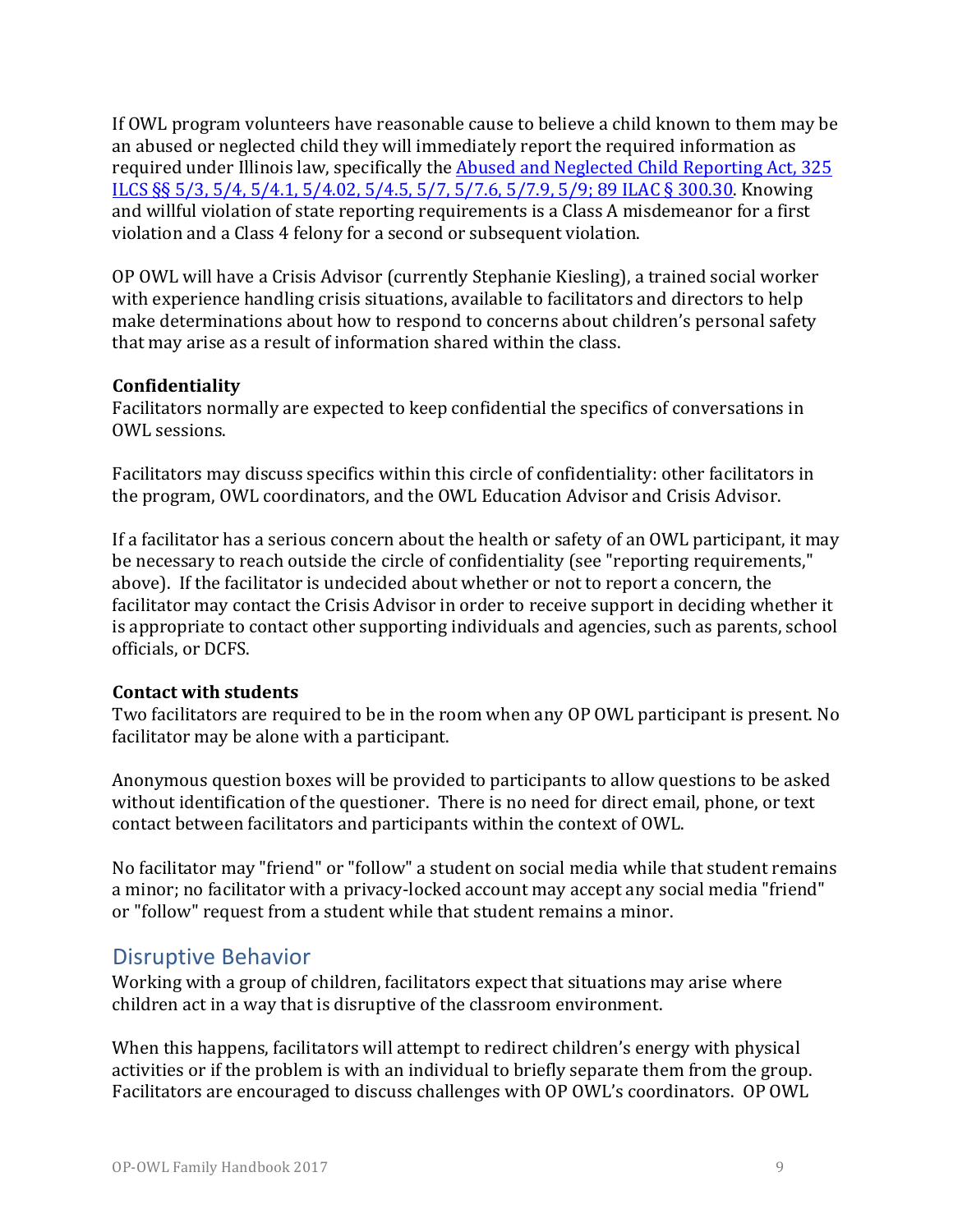also has an Education Advisor (Merryl Brownlow, an experienced educator) available to help troubleshoot classroom challenges, and facilitators are encouraged to contact the Advisor.

If a student has a behavioral disorder or a disability that is associated with behavior that can be disruptive in a group setting, OP-OWL will work with families to make every effort to provide accommodations that allow the student's full participation in the program. If a student's behavior adversely affects the group as a whole, the families will be contacted and a plan developed for addressing the behavior.

If problems continue despite the planned supports, OP OWL may ask families to remove the child from the program for that offering. (The child may be welcomed back for future offerings, such as if it is determined that the child hasn't reached the needed maturity level.) Pro-rated refunds will be given if a child is asked to leave the program.

### **Students With Disabilities**

OP-OWL believes that sexuality is a positive, life-affirming aspect of being human, and that youth with disabilities have a right to quality sexuality education.

Facilitators will use strategies grounded in Universal Design for Learning to make the OP-OWL environment as welcoming as possible. Families are invited to share strategies, 504 plans, Individualized Education Plans, and other relevant information with facilitators to help them understand students' needs and learning styles.

Facilitators do not receive specific training on working with youth with disabilities as part of the program. All facilitators will work with families to understand and support students; the program asks for patience and understanding with our individual and collective learning curve as we develop new approaches and understandings.

OP-OWL does not have the resources to provide one-on-one supports to students, but aides, translators, and caregivers who assist students with special needs are welcome to attend sessions with those students.

### Registration And Enrollment

Families will register students by submitting a registration form.

Prior to enrollment, families will have multiple opportunities to ask questions of program volunteers and review the curriculum through the web site, informal events (advertised via OP-OWL's Facebook page), and email.

Some family involvement and permissions are required for student participation; please see the "Family Involvement" portion of this document for details.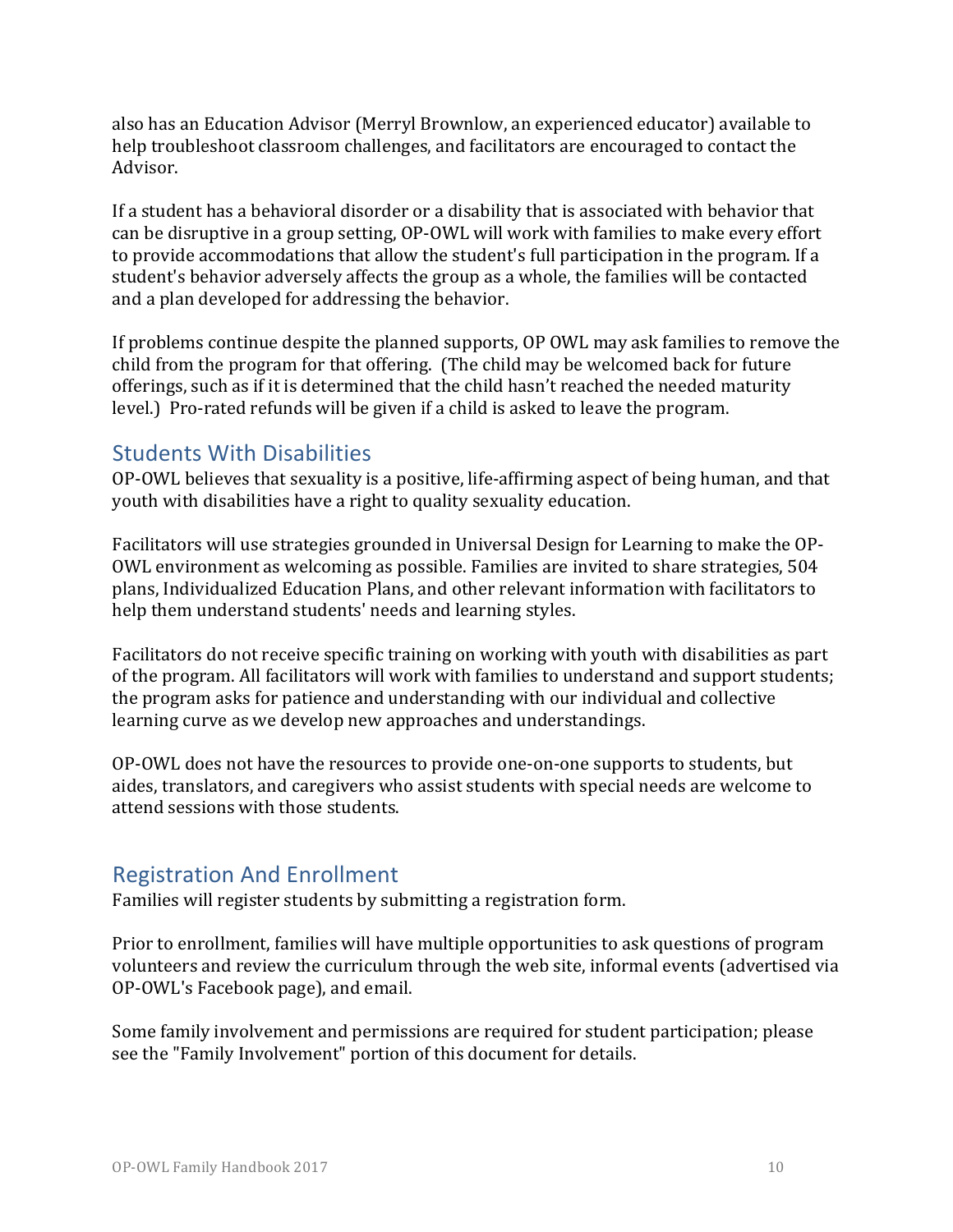#### **Payments**

The Oak Park Our Whole Lives program is a  $501(c)3$  nonprofit. All enrollment fees are taxdeductible and go toward program costs and scholarships for families needing financial assistance to attend.

Payment may be made by PayPal or check at any time after enrollment is confirmed. Full payment for the program must be made by one week prior to the beginning of class.

#### **Cancellation policy**

Fees will be refunded in full for cancellations up to one week prior to the initial parent/child information session. After that date, fees will be refunded less a \$25 cancellation charge.

#### **Scholarships**

Scholarships are available on request for families for whom the program fees pose a significant financial burden.

#### **Wait list policy**

If there are more students than there are spaces, slots will be awarded based on a combination of factors: first forms submitted will be considered first, as well as the goal of having gender-balanced classes. Every effort will be made to ensure that no class is comprised of greater than 60% of one gender, and enrollments may be "capped" by gender.

#### **Out of grade-level enrollments**

We believe that families are the best judge of their children's maturity and needs. If a family believes their student is ready for the course they have in mind, the program will put them on a wait list for any slots that remain once the enrollment period closes. Preference will be given to students enrolled in the grades for which the program is offered.

OP-OWL encourages families to wait until their children are enrolled in a grade level for which OWL courses are offered and enroll them at that time. We believe that most children benefit from having OWL classes with a peer group of similar age and maturity. However, if families review the curriculum and wish to enroll their children, we are willing to work with families to do so.

If facilitators determine, after a few weeks of the program, that the placement is not working for the student or the group as a whole, OP-OWL reserves the right to ask the family to withdraw. Pro-rated refunds will be given if a child is asked to leave the program.

#### Late enrollments

No additions will be allowed to the classes after the initial session—children may sign up to take the class at another time.